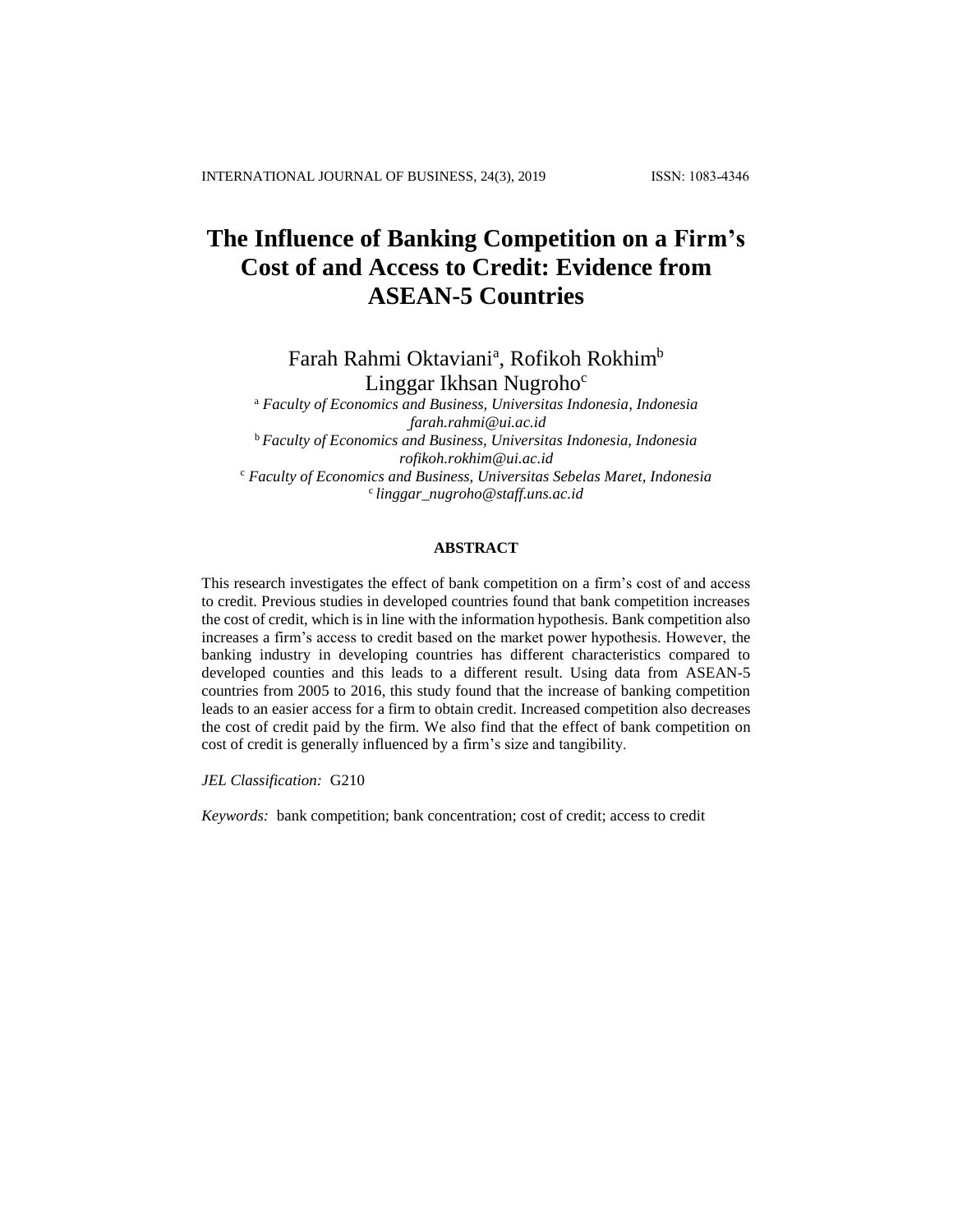# **I. INTRODUCTION**

The banking industry has an important role in a country's economic system and banks act as intermediaries between individuals and groups with excess funds and others that need funds. The banking system's main purpose is to increase economic growth and create stability by providing more funds and credit for business and personal use when funds will be used for increasing productivity and the expansion of a business (Were, Nzomoi, and Rutto, 2012). Easier access to obtain credit may result from the level of banking competition within a country, even though there are still many contradictions for this theory or framework about ease of credit and banking level (Fungáčová et al., 2017; Love and Martínez-Pería, 2015). According to Khan et al. (2017), bank competition plays an important role because credit that is given by bank acts as an input to produce a product or service within a country.

According to *World Bank Report* (2005), there was a shift in banking competition in the world during the financial depression from 1970 to 1980 and since financial liberalization in 1990. Noman, Gee, and Isa (2017) state that financial liberalization drives banks from developed countries to operate at low profit margins in order to expand their operation, whereas banks in developed countries operate at a high profit margin. This leads to an increase of competition in many developing countries, especially Southeast Asia. The Asian financial crisis of 1997-1998 and the global financial crisis of 2008-2009 drove the banking industry in ASEAN toward a more concentrated market because of several industry tendencies, such as bank mergers, acquisitions, liquidations, and consolidations were implemented.

In upcoming years, ASEAN will implement a new regulation scheme known as the ASEAN Banking Integration Framework (ABIF) as a part of the ASEAN Economic Community (AEC). The framework has an agenda to create financial integration between all ASEAN members. The implementation of this agenda will result in increased competition in the goods market, labour market, and financial industries, especially banks. ABIF regulation said those banks that meet the criteria as "Qualified ASEAN Banks" have greater access to enter the banking industry in other countries. This will influence the level of competition in every banking industry in each country, which in turn will influence the cost of and access to credit.

Previous research by Wibowo (2016) shows that banking competition in Indonesia from 2000 to 2013 was the lowest compared to Malaysia, Thailand and Philippines. This competition ranking resulted from the high lending rate of Indonesian banks. Rokhim (2017) also provided conclusions that the banking industry in Indonesia was highly concentrated and dominated by only a certain number of players in industries. Khan et al. (2017) also shows that the banking industry in ASEAN from 1995 to 2014 indicated a more concentrated industry as a result of the global financial crisis in 2008-09 and this affected stability of the financial system, economic growth, and access to credit. From previous studies we can conclude that banking competition in ASEAN indicates a concentrated market structure. However, this condition will change with the implementation of ASEAN Banking Integration Framework (ABIF).

This study will examine the effect of bank competition on a firm's access to credit and a firm's cost of credit among ASEAN-5 countries during period of 2005 to 2016. This kind of study has never done before for the Asia Region. As mentioned before, previous study generated various results on the effect of banking competition on cost of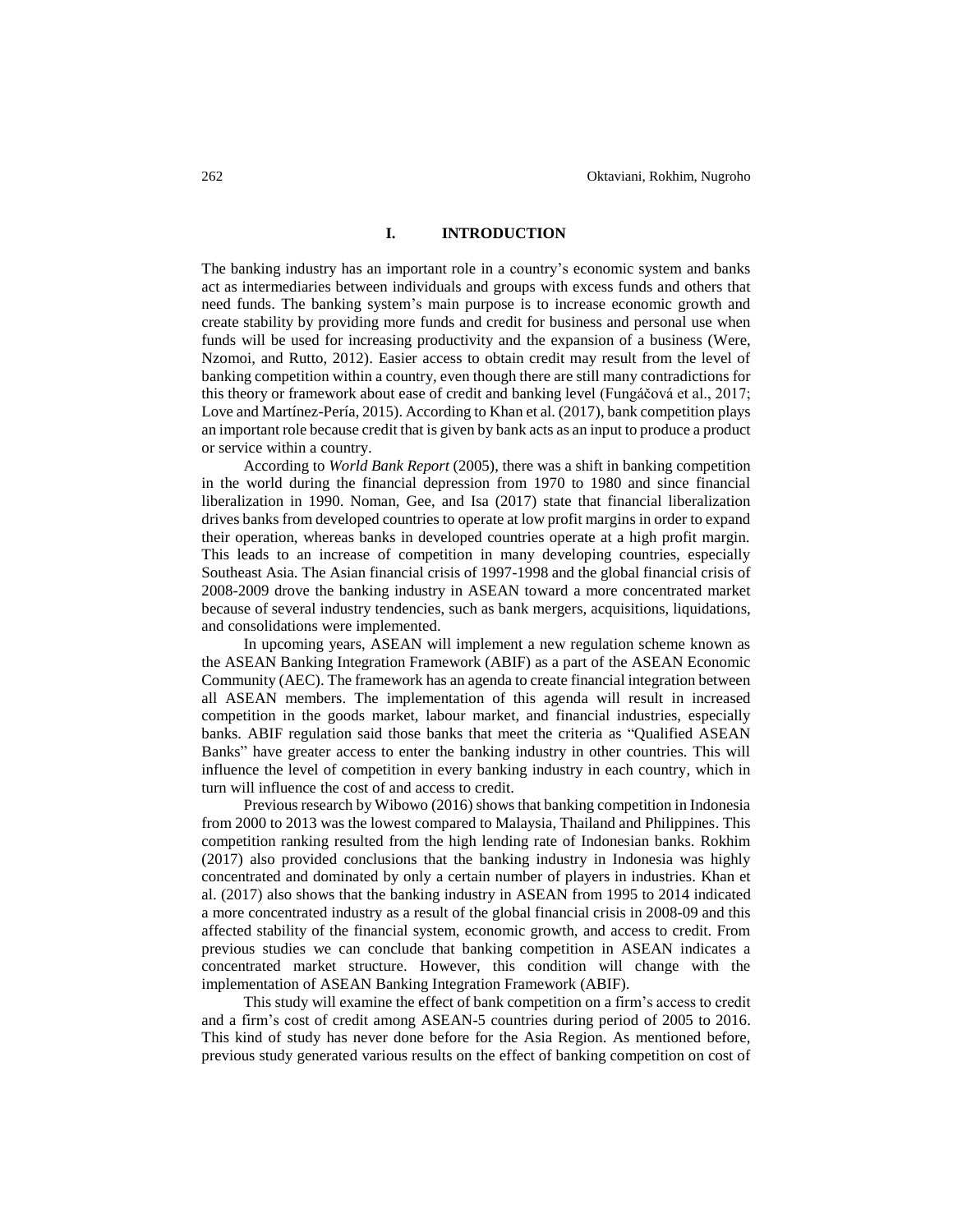credit and access to credit. Generally, there are two main theories on this issue, namely the information hypothesis theory and market power hypothesis theory. Previous study from Fungáčová et al. (2017) provides concluding remarks that bank competition has a positive relationship with *cost of credit,* which is in line with the information hypothesis theory. Álvarez and Bertin (2016) also provide insight regarding how bank competition has a positive relationship with a firm's financing constraints, which is in line with the information hypothesis. In contrast, a study by Love and Martínez-Pería (2015) provides a contrast conclusion in that they argue bank competition increases a firm's access to credit.

Using annual data from banks and firms in ASEAN-5 countries (Indonesia, Malaysia, Singapore, Thailand, and Philippine) from 2005 to 2016, this study examines the effect of bank competition on cost of credit and access to credit. To measure bank competition, we used three measurements from non-structural approaches called the Lerner Index.

This research provides pragmatic insight to academia, regulators, and firm's management. An understanding of the influence of bank competition on cost of credit and cost of credit can help regulators to see whether the proposed ABIF regulation is the right decision to implement and will bring benefit such as easier access to credit that leads to higher economic growth for a country and the companies within it. For a firm's management, the result of this study provides useful information for them to respond to bank competition within a country, enabling companies to take the best action that will benefit them the most.

This study is divided into five parts as follows. Section II presents the literature review from the variables that used in this study. Section III defines data and methodology that used. Section IV describes the results of analysis and Section V provides conclusions from the research.

#### **II. LITERATURE REVIEW**

The UK Competition Commission (2013) defines competition as a process of rivalry, in which a companies has an incentive to fulfil a consumer's needs with the most effective and efficient way in order to obtain a bigger market share in an industry. Competition may exist in any kind of industry, including the banking industry. Claessens and Laeven (2004) show that banking competition may affect the quality of financial products and innovation in the industry. Moreover, the study of Love and Martínez-Pería (2015) shows that banking competition has an effect on reducing a firm's financing constraints, which also leads to easier access for a firm to obtain credit. When the banking industry experiences fierce competition, it leads banks as market players to relax their financing constraints and provide more credit in order to compete effectively.

There are two approaches when assessing bank competition in the banking industry, which is the structural approach and the non-structural approach. According to the study by Turk-Ariss (2010), the methods and approach used to assess bank competition may affect the result of the research. Bikker and Haaf (2002) argue that the structural approach uses the concentration ratio to explain the impact of market structure on the banking industry with their two measurements, which are *N-Bank Concentration Ratio* and the *Hefindahl-Hirshman Index*. In contrast, the non-structural approach no longer takes market structure into consideration when measuring bank competition;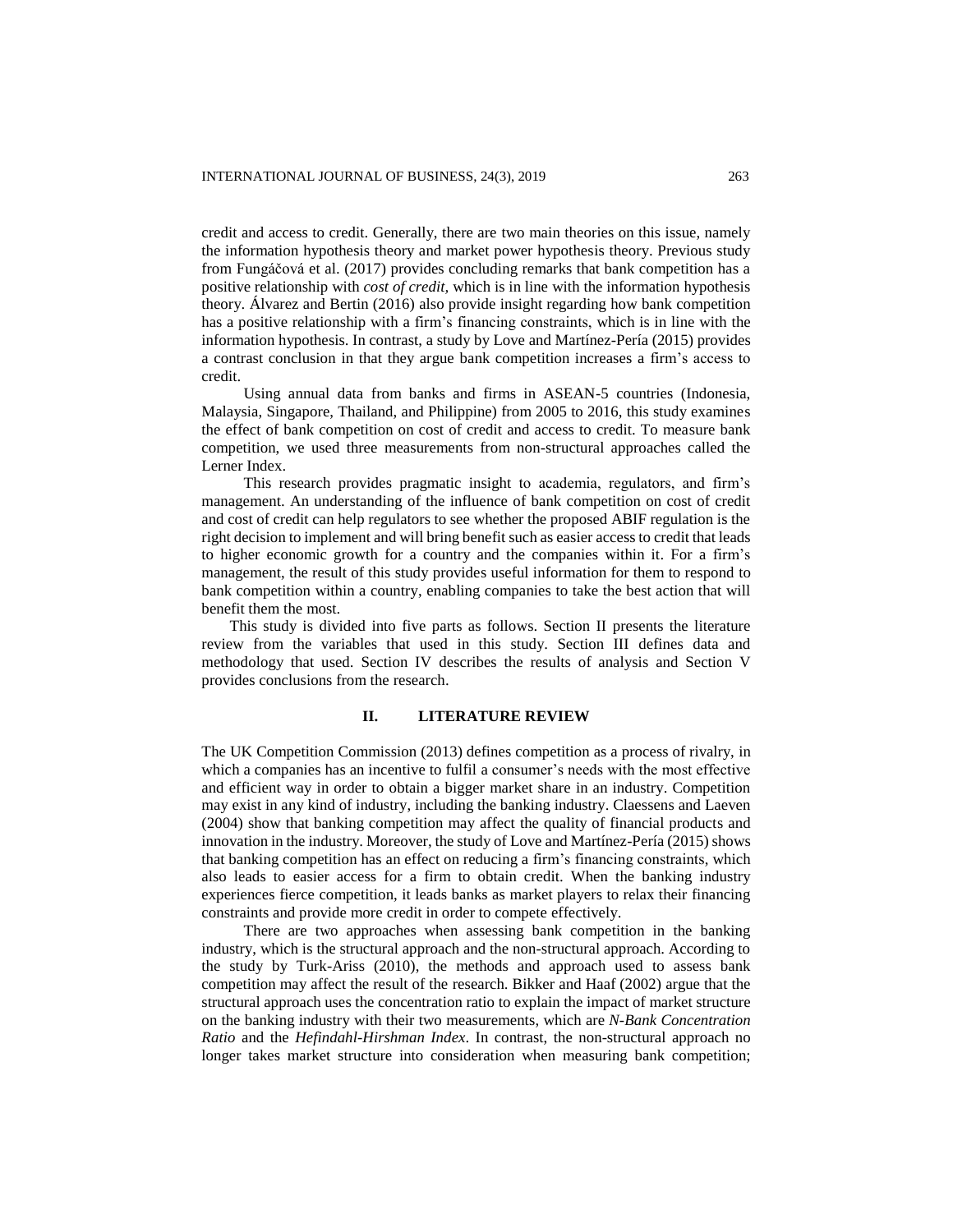instead it uses the factors that directly influence a bank's operation when responding to change in supply and demand conditions (Fungáčová, Shamshur, and Weill, 2017). There are two measurements that are set as a non-structural approach, which isthe *Lerner Index, Boone Indicator,* and *Rosse-Panzar's H-statistics;* only *Lerner Index* will be used in this study.

Fungáčová et al. (2017) in a previous study state that non-structural approaches have recently become more important. This assertion is supported by a study from Berger et al. (2004) and Claessens and Laeven (2004) who argue that competition measurement using structural approaches is less accurate for showing banking competition in that industry. Based on that explanation, only the non-structural approach with the *Lerner Index* is one of the measurements used in this study. *Lerner Index* is one of several measurements from non-structural approaches and basically measures the level of competition in each bank. Demirguc-Kunt and Peria (2010) and Rodríguez-Fernández and Udell (2009) state that the *Lerner Index* is a better measurement compared to HHI and the Panzar-Rosse H-statistic.

As mentioned before, the aim of this study is to investigate the effect of bank competition on access to credit and cost of credit. There are two theories that explain the effect of bank competition on access to credit and cost of credit, which are the market power hypothesis and information hypothesis. The market power hypothesis states that cost of finance will be lower and the efficiency of a banking institution will increase when there is a high level of competition (Love and Martínez-Pería, 2015). According to basic economics theory, if a company has significant market power, they will set a price that will benefit them the most. Banks that have great market power when the competition rate in an industry is low will set a higher *cost of debt* to borrowers. Previous study has shown results suggesting high banking competition will lower the cost of credit rate. Degryse and Ongena (2005) in their study state that *spreads* will be higher in a banking industry characterized by high concentration. From this, the increases in banking competition in an industry will lead to a lower cost of credit and higher access to credit for borrowers.

In contrast, the information hypothesis states that a higher level of competition in an industry will lead to more strict financing constraints faced by a firm and increases the cost of credit to be paid by the firm. This theory states that when banking competition is low in an industry, a bank has an incentive to invest in *relationship lending* in order to alleviate the presence of asymmetric information (Fungáčová, Solanko, and Weill, 2014). Previous research from Petersen and Rajan (1995) indicate that a bank with a higher market power is able to create a long-term relationship with borrowers. This will promote a condition that less banking competition enhances a firm's access to credit because it is easier for the bank to gain advantages from the lending relationship with borrowers (Love and Martínez-Pería, 2015).

Other factors that also affects the cost of credit and access to credit that must be considered are firm-specific variables such as firm size and tangibility and countryspecific variables such as inflation, GDP per capita, and rule of law. Many previous studies also consider size as a factor that influences the effect of bank competition on cost of credit (Álvarez and Bertin, 2016; Beck, Demigrüç-Kunt, and Maksimovic, 2004; Carbó-valverde, Rodríguez-fernández, and Udell, 2009; Fungáčová et al., 2017; Love and Martínez-Pería, 2015). Fungáčová et al. (2017) demonstrated with a sample of 20 countries in Europe that firm size and tangibility are factors that affect the influence of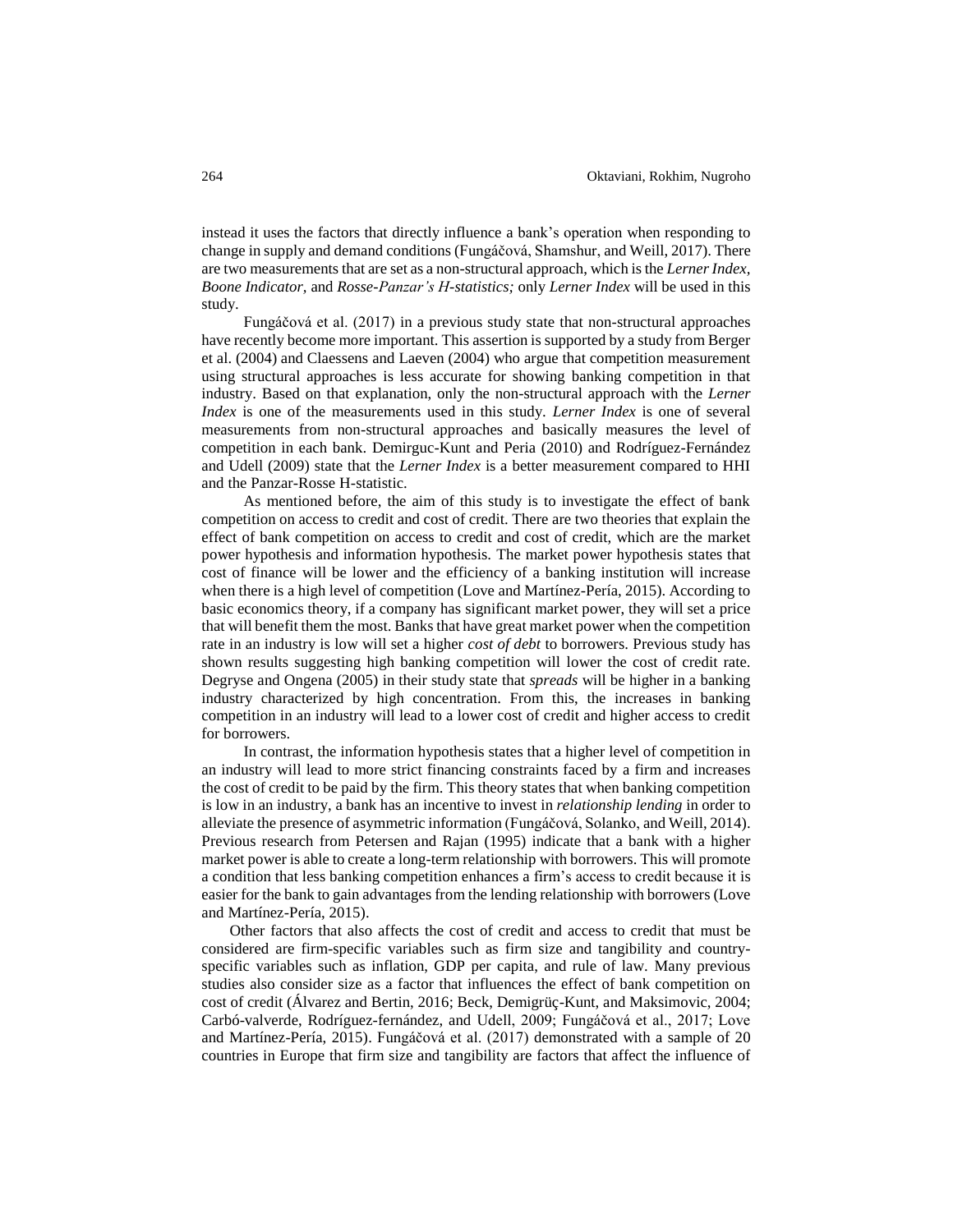bank competition on the cost of credit. These result in size and tangibility significantly influencing the effect of bank competition on the cost of credit. Beck, Demirgüç-Kunt, and Maksimovic (2008) state that larger firms have greater access to external financing from a bank compared to relatively smaller firms. Moreover, research by Bencheikh and Taktak (2017) conclude that a firm that owns many tangible assets that may be used as lending collateral will have easier access to credit. Previous studies from Fungáčová et al. (2017) also conclude that greater financial and economic development in a country as measured by inflation rate, GDP per capita, and rule of law, enhance the cost of credit and access to credit.

# **III. DATA AND METHODOLOGY**

The data used in this research consist of banking data, firm-level data, and country-level data. This study uses a sample of listed banks and listed firms in Indonesia, Malaysia, Singapore, Thailand, and the Philippines for the period of 2005 to 2016. The banking data and firm-level data were obtained from Datastream's database and country-level data were obtained from The World Bank's Global Financial Development Database and The World Bank's Worldwide Governance Indicator. In totals, the banking data used are 41 banks in Indonesia, 10 banks in Malaysia, three banks in Singapore, 11 banks in Thailand, and 17 banks in the Philippines. Firm-level data used are 475 firms in Indonesia, 916 firms in Malaysia, 766 firms in Singapore, 678 firms in Thailand and 224 firms in the Philippines. The selection of the sample used was based on the availability of the data. We removed data that had extreme and outlier values.

Since the data used in this research consist of data from many firm with multiple years, the data processing method used is the panel data regression method. Pooled least square, common effect model, and fixed effect model are the three methods used to estimate panel data regression. To determine which methods to use in this research, we used a formal test that consisted of the Chow test and the Hausman test.

In the Chow test, the null hypothesis uses pooled least square and the alternative hypothesis uses fixed effect model. If the p-value is less than 5%, then the fixed effect model was used. The result of the Chow test is shown in Table 1.

**Table 1** 

| Table 1          |                   |             |                         |  |  |
|------------------|-------------------|-------------|-------------------------|--|--|
| Chow-test result |                   |             |                         |  |  |
| Model            | Chi-Sq. Statistic | Probability | <b>Regression Model</b> |  |  |
|                  | 3.42              | 0.000       | <b>Fixed Effect</b>     |  |  |
| っ                | 21.89             | 0.000       | <b>Fixed Effect</b>     |  |  |
| 3                | 3.31              | 0.000       | <b>Fixed Effect</b>     |  |  |
| 4                | 21.81             | 0.000       | <b>Fixed Effect</b>     |  |  |
| 5                | 3.31              | 0.000       | <b>Fixed Effect</b>     |  |  |
| 6                | 21.39             | 0.000       | <b>Fixed Effect</b>     |  |  |

This study generally has six models that consist of three models with different measurements of competition that assess the effect on *cost of credit* and three models with different measures of competition that assess the effect on a firm's access to credit. Table 1 shows that p-values for all models are lower than the 5% level of significance, thus the model selected based on the Chow test is the fixed effect model.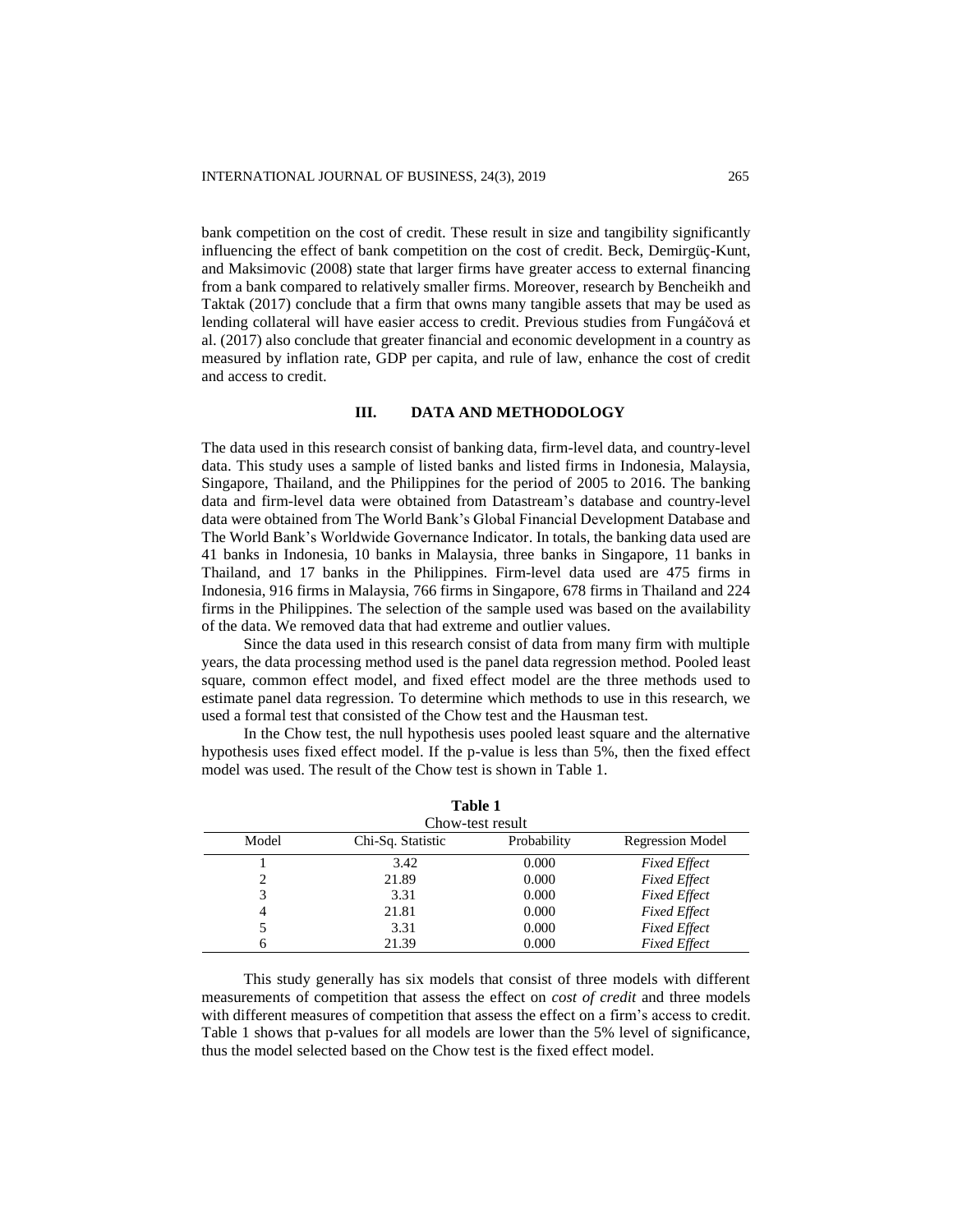After performing the Chow test, we also performed the Hausman test with the null hypothesis using the random effect model, and the alternative hypothesis using the fixed effect model. If the p-value was less than 5%, then fixed effect model was used. The result of the Hausman test is shown in Table 2.

**Table 2** 

| Hausman-Test Result |                   |             |                         |  |
|---------------------|-------------------|-------------|-------------------------|--|
| Model               | Chi-Sq. Statistic | Probability | <b>Regression Model</b> |  |
|                     | 299.98            | 0.000       | <b>Fixed Effect</b>     |  |
|                     | 22.51             | 0.010       | <b>Fixed Effect</b>     |  |
| 3                   | 253.25            | 0.000       | <b>Fixed Effect</b>     |  |
| 4                   | 4.062.14          | 0.000       | <b>Fixed Effect</b>     |  |
|                     | 184.67            | 0.000       | <b>Fixed Effect</b>     |  |
| 6                   | 384.94            | 0.000       | <b>Fixed Effect</b>     |  |

From Table 2, the p-values for all models are lower than the 5% level of significance, thus the model selected based on the Hausman test is the fixed effect model. Previous studies from Fungáčová et al. (2017) also used the fixed effect model in order to control firm-level heterogeneity. Consequently, the regression equation used is as follows:

COC<sub>ic,t=</sub>  $\alpha$  + β1 Bank Competition c, t + β2 F i, c, t + β3 X c, t + θi + μt + εict (1)

Access<sub>ic,t=</sub>  $\alpha$ c +  $\beta$ 1 Bank Competition c, t +  $\beta$ 2 F i, c, t +  $\beta$ 3 X c, t + εi, c, t (2)

This study has two dependent variables, which are cost of credit and a firm's access to credit. For the independent variable for both models, bank competition in country c in year t was measured with the *Lerner Index.* This study also includes some control variables that dividend into a firm specific variable such as *Size and Tangibility* and country specific variables, such as *inflation, GDP per Capita,* and *Rule of Law* that may affect the relation between bank competition on cost of credit and access to credit. Generally, the dependent, independent and control variables that are used in this study are listed below.

## **A. Dependent Variables**

As mentioned earlier, this study has two dependent variables. First, a firm's cost of credit is used as an indicator to observe the effect of bank competition on the cost of credit that should pair by firm as a borrower. Second, a firm's access to credit is used as an indicator to see the effect of bank competition on a firm's access to credit.

### **1. Cost of Credit**

Cost of credit represents cost that should be paid by the firm in order to get external funds that comes from a bank. Cost of credit is one from many factors that determine financing constraints. Lower cost of credit indicates fewer financing constraints faced by the firm. In accordance with a study by Fungáčová et al. (2017), cost of credit is measured by: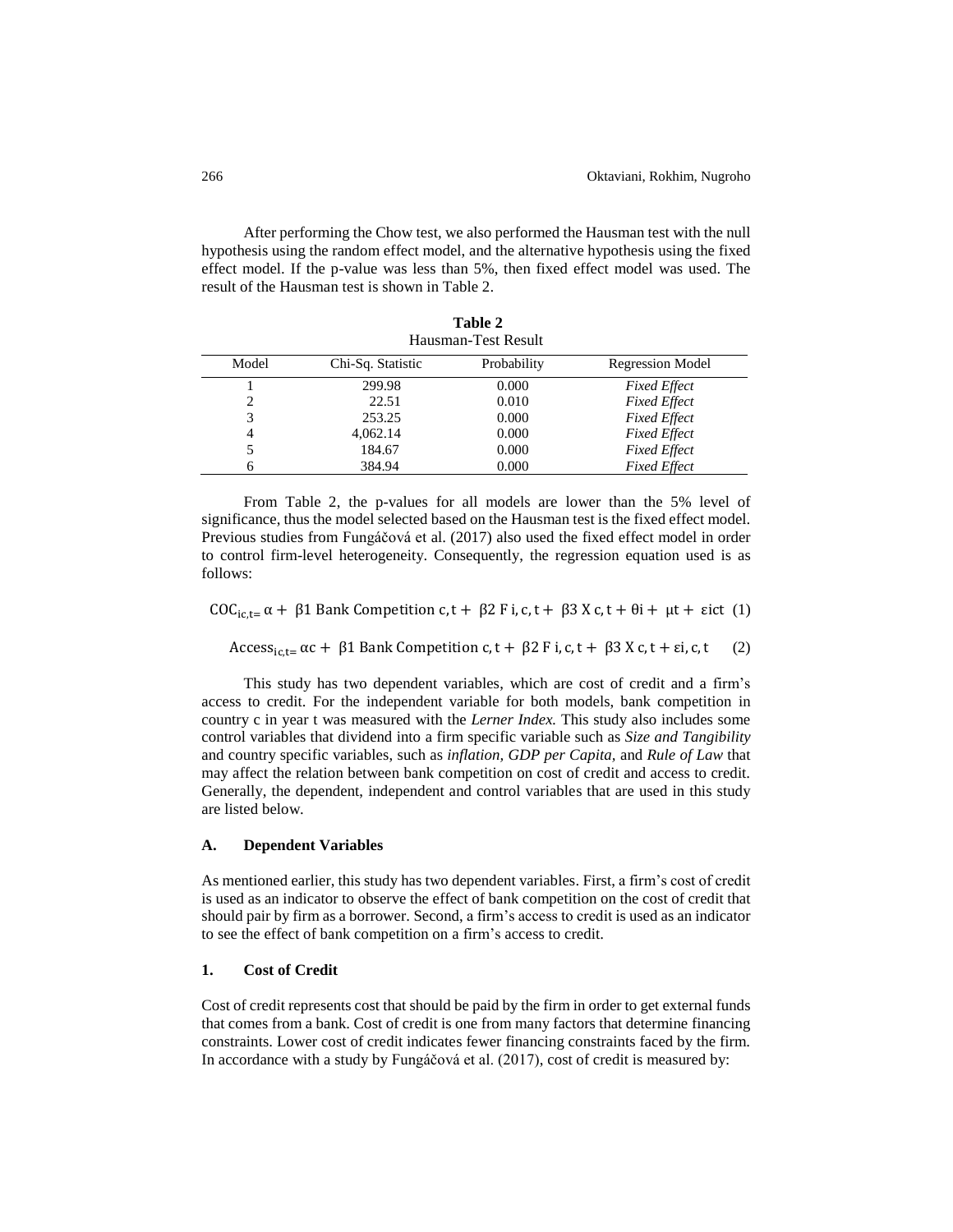Cost of Credit<sub>i,c,t</sub> =  $\frac{\text{Financial expenses}}{\text{Total Debt}}$  – country nominal short-term interest rate (3)

# **2. Access to Credit**

A previous study from Love and Martínez-Pería (2015) used data from *The World Bank Enterprise Surveys* to measure firm access to credit, but because the data was incomplete for ASEAN countries, we used a proxy to measure access to credit. We used a proxy from a previous study by Bencheikh and Taktak (2017) with the assumption that a firm not following *pecking order hypothesis* and solely relying on debt to raise funds. The proxy by Bencheikh and Taktak (2017) used a ratio of total debt to total asset as a proxy to measure access a firm's to bank financing.

Access to Credit<sub>i,c,t</sub> = 
$$
\frac{\text{Total debt}}{\text{Total Asset}}
$$
 (4)

#### **B. Independent Variables**

In accordance to Turk-Ariss (2010), the methods and approach used on assessing bank competition may affect the degree of banking competition's influence on cost of credit and access credit. Because of this we use one of the competition measurements from the non-structural approach, which is the *Lerner Index*.

### **1. Lerner Index**

The *Lerner Index,* as a non-structural approach on measuring bank competition, is also used by Fungáčová et al. (2017). The *Lerner Index* is measured by the ratio between the difference of mark-up price with marginal cost and mark-up price with the following formula:

$$
LI_{i,t} = \frac{P_{i,t} - MC_{i,t}}{P_{i,t}}
$$
 (5)

### **C. Control Variables**

We use firm-specific variables and country-specific variables to control the influence of banking competition on cost of credit and access to credit. Fungáčová et al. (2017) found that firm-specific variables such as size and tangibility and country-specific variables such as inflation, GDP per capita, and rule of law influence the relationship between bank competition and a firm's cost and access to credit. Therefore, the control variables used in this study are:

- 1. Firm Size= ln (Total Asset)
- 2. Tangibility= $\frac{\text{tangle fixed assets}}{\text{tanh} + \text{tanh}}$
- total assets 3. Inflation is measured by the annual change of GDP Deflator.
- 4. GDP per Capita= ln (GDP per Capita)
- 5. Rule of Law measures how a citizen in a country abides and obeys laws and rules.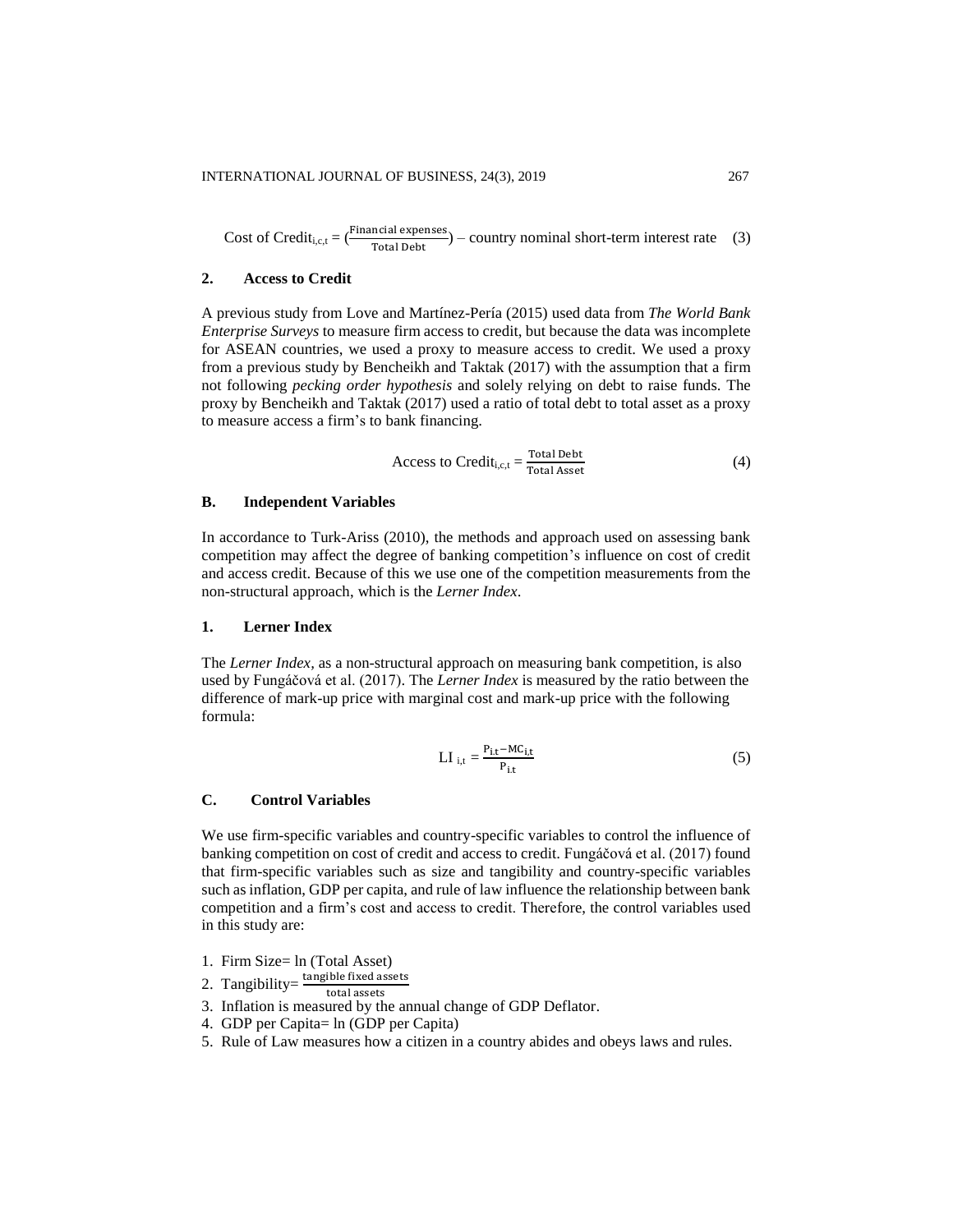# **IV. EMPIRICAL RESULTS**

Table 3 shows the descriptive statistics from the data used in this study. The average *Access<sub>i,c,t</sub>* in ASEAN-5 countries is 21.6% with a standard deviation of 0.1928. This result means that on average total debt of firms in ASEAN-5 countries is 21.6% of their total assets. The average of cost of credit in ASEAN-5 countries is quite low, about 4.6% with standard deviation 0.047. During the observation period, the value of *LI* ranges from - 0.1706 to 0.8069, with an average of 0.299.

**Table 3**

|                           |          | raviv J    |          |             |  |  |
|---------------------------|----------|------------|----------|-------------|--|--|
| Descriptive statistics    |          |            |          |             |  |  |
| Variabel                  | Mean     | Minimum    | Maximum  | <b>STDV</b> |  |  |
| $Access_{i.c.t}$          | 0.21651  | $_{0}$     | 0.99959  | 0.19285     |  |  |
| $COC_{i,c,t}$             | 0.04667  | 0.01177    | 0.73762  | 0.04706     |  |  |
| $L_{c,t}$                 | 0.29933  | $-0.17060$ | 0.80698  | 0.27833     |  |  |
| $Size_{i.c.t}$            | 14.47824 | 0          | 26.27574 | 3.44524     |  |  |
| $Tangibility_{i,c,t}$     | 0.54604  | 0          | 0.99999  | 0.22928     |  |  |
| Inflationic.t             | 0.03471  | $-0.00900$ | 0.18149  | 0.03340     |  |  |
| $GDP_{c.t}$               | 0.04842  | $-0.02526$ | 0.15240  | 0.29454     |  |  |
| Rule of Law <sub>ct</sub> | 0.41139  | $-0.82153$ | 1.83200  | 0.82997     |  |  |

We performed regressions in order to examine the effect on banking competition on cost of credit and access to credit. First we performed regression for cost of credit models, and the result is shown in Table 4.

| Regression result for cost of credit |                                        |  |
|--------------------------------------|----------------------------------------|--|
|                                      | Dependent Variables $=$ Cost of Credit |  |
|                                      | Lerner Index (LI)                      |  |
|                                      | $0.01591$ ***                          |  |
| $Competition_{c,t}$                  | (0.00426)                              |  |
| $Size_{i,c,t}$                       | $-0.00527***$                          |  |
|                                      | (0.00068)                              |  |
|                                      | $0.02895***$                           |  |
| $Tangibility_{i,c,t}$                | (0.00298)                              |  |
|                                      | $-0.00411$                             |  |
| Inflation <sub>c,t</sub>             | (0.01402)                              |  |
|                                      | $-0.04267***$                          |  |
| $LnGDP_{c.t}$                        | (0.00747)                              |  |
|                                      | $-0.00283$                             |  |
| Rule of Law <sub>c.t</sub>           | (0.00378)                              |  |
| $\mathbb{R}^2$                       | 0.02850                                |  |
| N                                    | 16.614                                 |  |

**Table 4** Regression result for cost of credit

\*,\*\*\*\*\*\*\*\*\*\* represents significant level at 15%, 10% and 5%, respectively

According to regression results shown in Table 4, a higher value *LI* indicates a high level of concentration and lower level of competition. From the regression result, we can conclude that all the coefficients are significant and positive for *Lerner Index* measurements. We can conclude that higher level of competition as reflected by a lower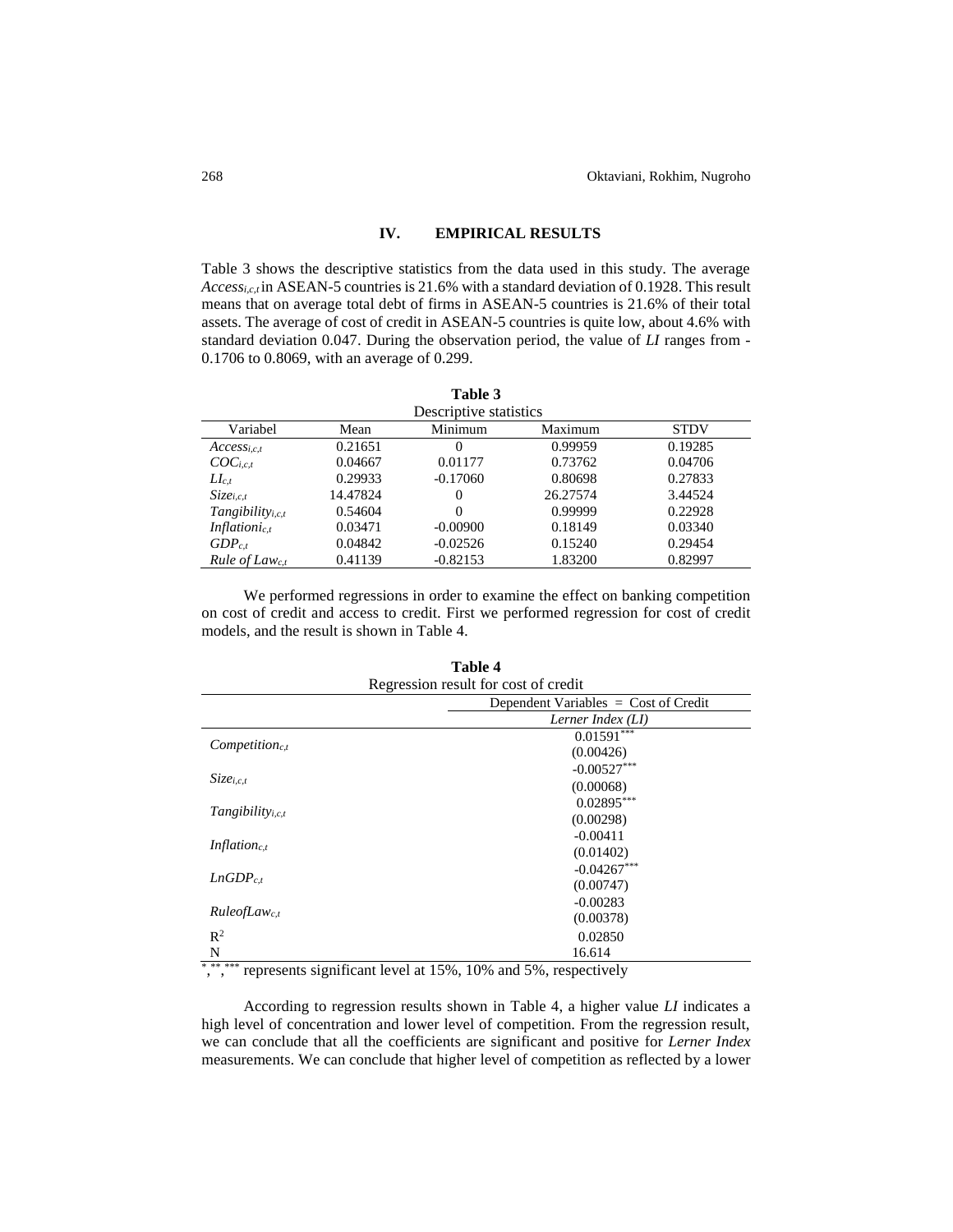value of *Lerner Index* will decrease *cost of credit* that should be paid by borrowers. This result in line with the *market power hypothesis*. The result contrasts with research by Fungáčová et al. (2017) who argued that bank competition has a positive relationship with cost of credit, as is in line with the *information hypothesis.* 

Many previous studies have mentioned that the effect of bank competition on a firm's access to credit has varying conclusions. So, the result in this study is different from the earliest study by Fungáčová et al. ( 2017) based on a sample of 20 countries in Europe. The difference between the two studies may be due to different countries being used as a sample in which the banking system and firms in ASEAN-5 countries have different features and characteristics compared to their counterparts in Europe. Firm size is also significantly negative and this condition leads to a conclusion that the larger size of a firm will lower the cost of credit. In contrast, tangibility of the asset is significantly positive, which means that the greater amount of tangible assets owned by a company will increase their cost of credit. This result contrasts from previous research because if the firm has a large amount of tangible assets but is not liquid, it will increase the liquidity risk and market risk from that company (Rokhim et al., 2011). Therefore, a bank will charge a higher interest to mitigate that risk and cost of credit will slightly higher. Rule of law are significantly negative, which means that a country that has a better law enforcement will have a lower cost of credit.

| Table 5<br>Regression result for access to credit |                   |  |
|---------------------------------------------------|-------------------|--|
|                                                   |                   |  |
|                                                   | Lerner Index (LI) |  |
|                                                   | $-0.02036**$      |  |
| $Competition_{c,t}$                               | (0.01075)         |  |
|                                                   | $0.02105***$      |  |
| $Size_{i,ct}$                                     | (0.00214)         |  |
|                                                   | $-0.52184***$     |  |
| $Tangibility_{i,c,t}$                             | (0.01045)         |  |
|                                                   | $0.14545***$      |  |
| <i>Inflation<sub>c,t</sub></i>                    | (0.03389)         |  |
|                                                   | $-0.04504***$     |  |
| $LnGDP_{c.t}$                                     | (0.01464)         |  |
|                                                   | 0.00104           |  |
| Rule of Law <sub>c,t</sub>                        | (0.09343)         |  |
| $\mathbb{R}^2$                                    | 0.44190           |  |
| N                                                 | 29.968            |  |

After performing the regressions on cost of credit, we also performed regressions on access to credit, and the results are reported in Table 5.

\*,\*\*\*\*\*\*\*\*\*\*\*\* represents significant level at 15%, 10% and 5%, respectively

According to regression results shown in Table 5, the higher value of the *Lerner Index* also denotes a high level of concentration and lower level of competition. From the regression result, we can see from the table that the coefficients are negative and significant with the *Lerner Index* measurement. We can conclude that the higher level of competition that is reflected by a lower value of the *Lerner Index* will increase a firm's access to credit, and this condition is also in line with the *market power hypothesis*. The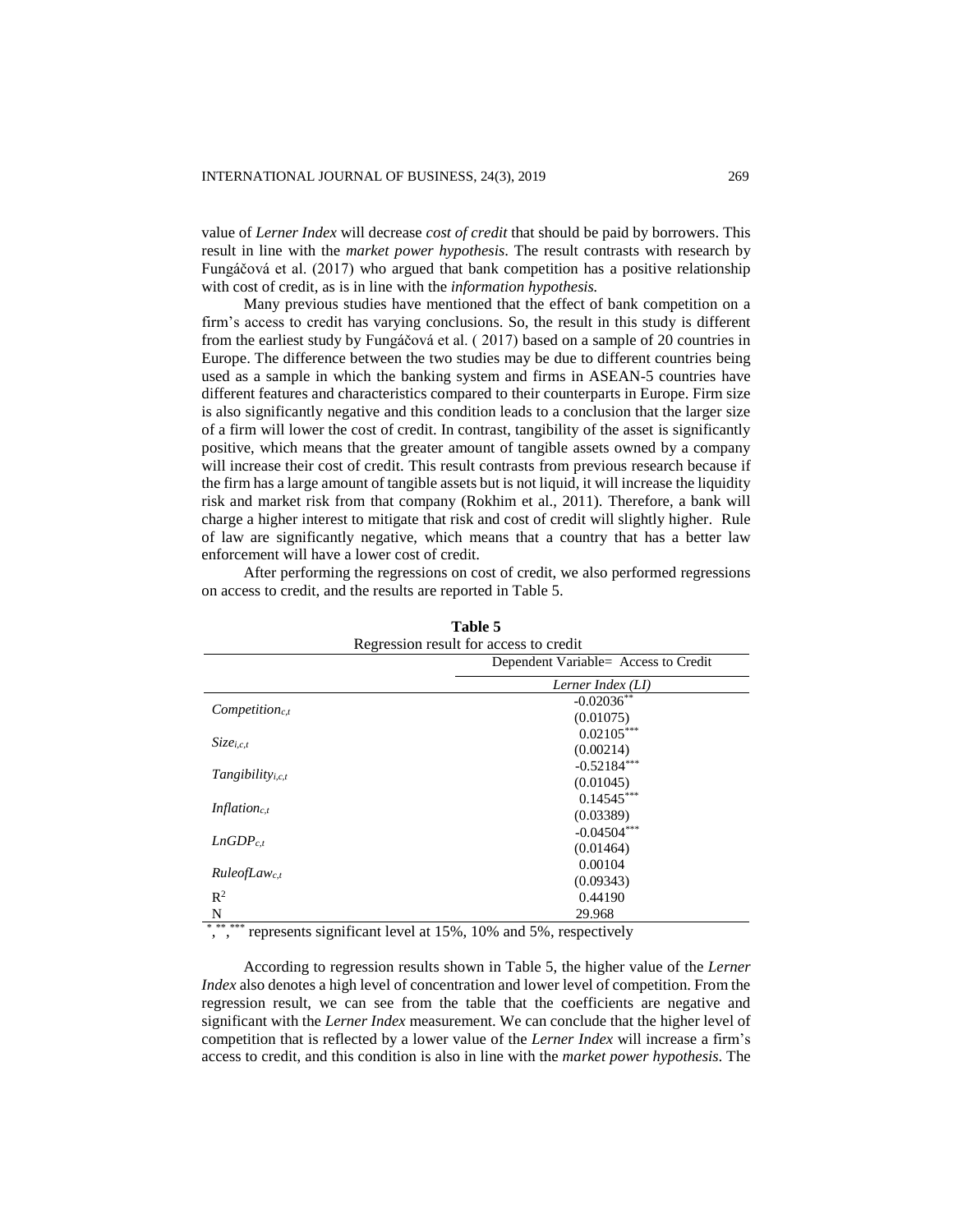result in this study is in line with research that was conducted by Love and Martínez-Pería (2015) that used a sample of 53 countries demonstrating that bank competition will alleviate credit constraints and make it easier for a firm to access credit from the banking industry. The reason why bank competition will increase a firm's access to credit is because bank competition will drive the banking industry and related market players to keep on making improvements and expansions in order to compete successfully in the market by increasing credit access and lowering the cost to obtain credit.

Firm size is also significantly positive and this condition leads to a conclusion that larger firms will escalate access to credit. In contrast, tangibility of the asset is significantly negative, which means that more tangible assets owned by a company decreases the amount of credit that is available for the firm. As mentioned before, this condition results because the large amount of tangible assets owned will expose the firm to higher liquidity and market risk, so that the access to credit will be slightly lower. Rule of law are not significant, which means that law enforcement does not have an influence on cost of credit.

# **V. CONCLUSION**

This study investigates the effect of banking competition on a firm's cost and access to credit. Several previous studies have shown various conclusions, where some studies conclude that bank competition has a positive effect on cost of credit and lower access to credit according to the information hypothesis, whereas other previous studies conclude that bank competition has a negative effect on cost of credit and higher access to credit in accordance with the market power hypothesis.

Using the data from banks and firms from ASEAN-5 countries (Indonesia, Malaysia, Singapore, Thailand and the Philippines) from 2005 to 2016, this study shows that bank competition has a negative effect on cost of credit, where a higher level of competition as shown by a lower value *Lerner Index* lowers the cost of credit. This result is in line with the market power hypothesis. This study also concludes that bank competition has a positive effect on a firm's access to credit in accordance with the market power hypothesis. If competition in the banking industry becomes fierce, each bank will improve their service and provide higher access to credit in order to compete successfully in the industry. This study also found that size, tangibility and rule of law that prevail in a country influences the effect of bank competition on a firm's cost of and access to credit.

The take-away lesson from this study is that the implementation of the ASEAN Banking Integration Framework will enhance a firm's access to credit and lower the cost of credit. This condition will lead to an increase of economic growth within a country. Therefore, this policy is a good regulation to implement. From this study, we learnt that a company has an opportunity to increase their credit for expansion or productive activity that results from an easier access to credit when competition is high. In addition, this study has a few limitations to improve further research, such as the assumption that used to measure a firm's access to credit and used a sample from all banks and firms that exist in a country, not only firms and banks that are listed.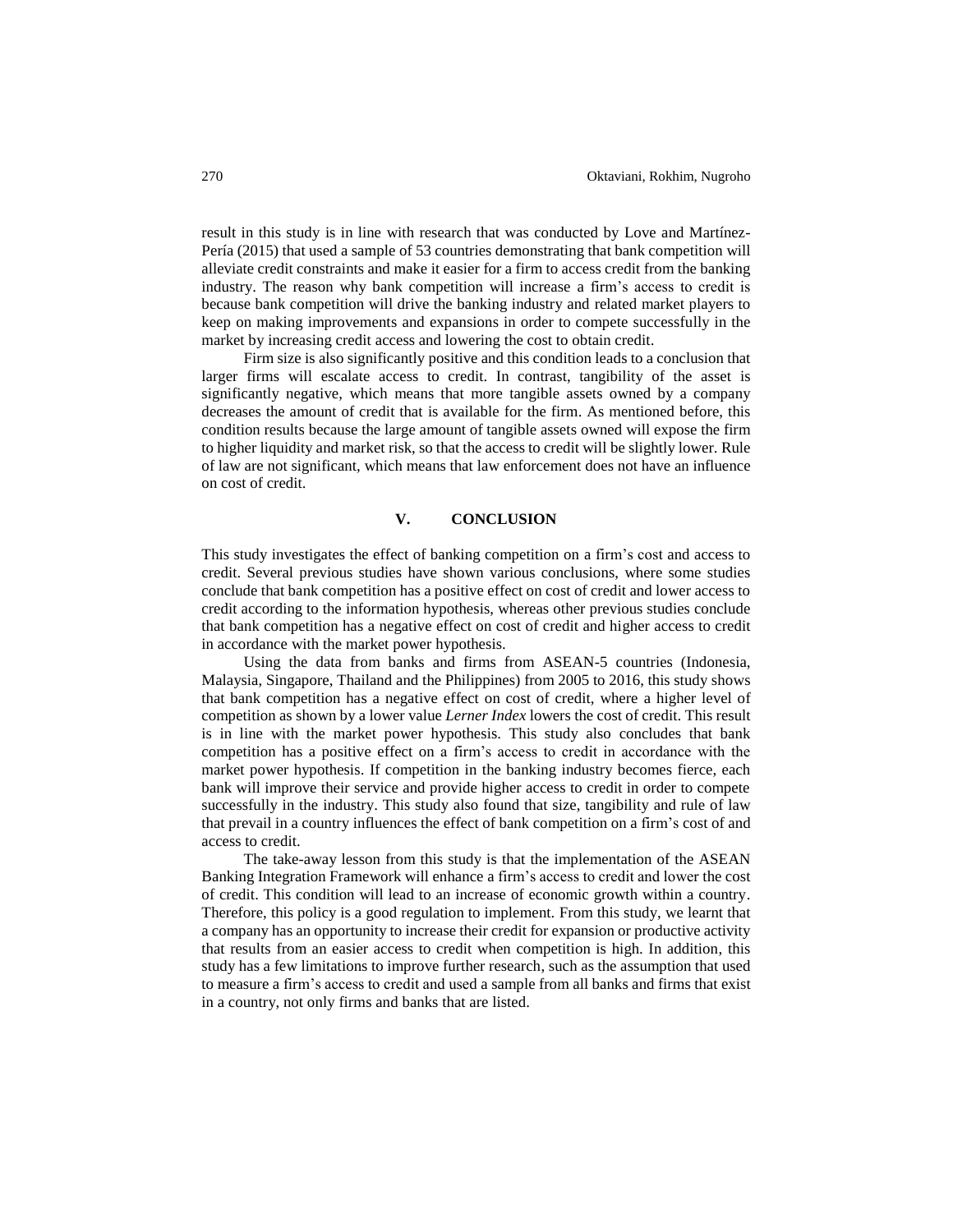#### **REFERENCES**

- Álvarez, R., and M.J. Bertin, 2016. "Banking Competition and Firm-Level Financial Constraints in Latin America." *Emerging Markets Review*, *28*, 89–104.
- Beck, T., A. Demigrüç-Kunt, and V. Maksimovic, 2004. "Bank Competition and Access to Finance: International Evidence*." Journal of Money, Credit and Banking*, *36*(3), 627–648.
- Beck, T., A. Demirgüç-Kunt, and V. Maksimovic, 2008. *"*Financing Patterns around the World: Are Small Firms Different*?" Journal of Financial Economics*, *89*(3), 467– 487.
- Bencheikh, F., and N.B. Taktak, 2017. "Access to Bank Financing and the Collateral Channel: The Case of Tunisian Firms before and after the Revolution." *Research in International Business and Finance*, *42*(July), 874–886.
- Berger, A.N., A. Demirguc-Kunt, R. Levine, and J.G. Haubrich, 2004. *"*Bank Concentration and Competition: An Evolution in the Making*.*" *Journal of Money, Credit, and Banking*, *36*(3b), 433–451.
- Bikker, J., and K. Haaf, 2002. "Measures of Competition and Concentration in the Banking Industry: A Review of the Literature." *Economic and Financial Modelling*, 1–46.
- Carbó-Valverde, S., F. Rodríguez-Fernández, and G.F. Udell, 2009. "Bank Market Power and SME Financing Constraints." Review of Finance, 1–62.
- Claessens, S., and L. Laeven, 2004. "What Drives Bank Competition? Some International Evidence. *Journal of Money, Credit, and Banking*." *36*(3b), 563–583.
- Degryse, H., and S. Ongena, 2005. "Distance , Lending Relationships , and Competition Distance , Lending Relationships , and Competition Abstract A Recent String of Theoretical Papers Highlights the Importance of Geographical Distance in Explaining Loan Rates for Small Firms." EFA 2003 Annual Conference Paper No. 260.
- Demirguc-Kunt, A., and M.M. Peria, 2010. "A Framework for Analyzing Competition in the Banking Sector: an Application to the Case of Jordan." *World Bank Policy Research Working Paper No. 5499*.
- Fungáčová, Z., A. Shamshur, and L. Weill, 2017. *"*Does Bank Competition Reduce Cost of Credit? Cross-Country Evidence from Europe.*" Journal of Banking and Finance*, *83*, 104–120.
- Fungáčová, Z., L. Solanko, and L. Weill, 2014. *"*Does Competition Influence the Bank Lending Channel in the Euro Area?*" Journal of Banking and Finance*, *49*, 356–366.
- Khan, H.H., A.M. Kutan, R.B. Ahmad, and C.S. Gee, 2017. "Does Higher Bank Concentration Reduce the Level of Competition in the Banking Industry? Further Evidence from South East Asian Economies." *International Review of Economics and Finance*, *52*(September), 91–106.
- Love, I., and M.S. Martínez-Pería, 2015. "How Bank Competition Affects Firms' Access to Finance." *World Bank Economic Review*, *29*(3), 413–448.
- Noman, A.H., C.S. Gee, and C.R. Isa, 2017. "Does Competition Improve Financial Stability of the Banking Sector in ASEAN Countries? An Empirical Analysis", PLoS ONE Journal 12(5), 1–27.
- Petersen, M.A., and R.G. Rajan, 1995. *"*The Effect of Credit Market Competition on Lending Relationships." *The Quarterly Journal of Economics*, *110*(2), 407–443.